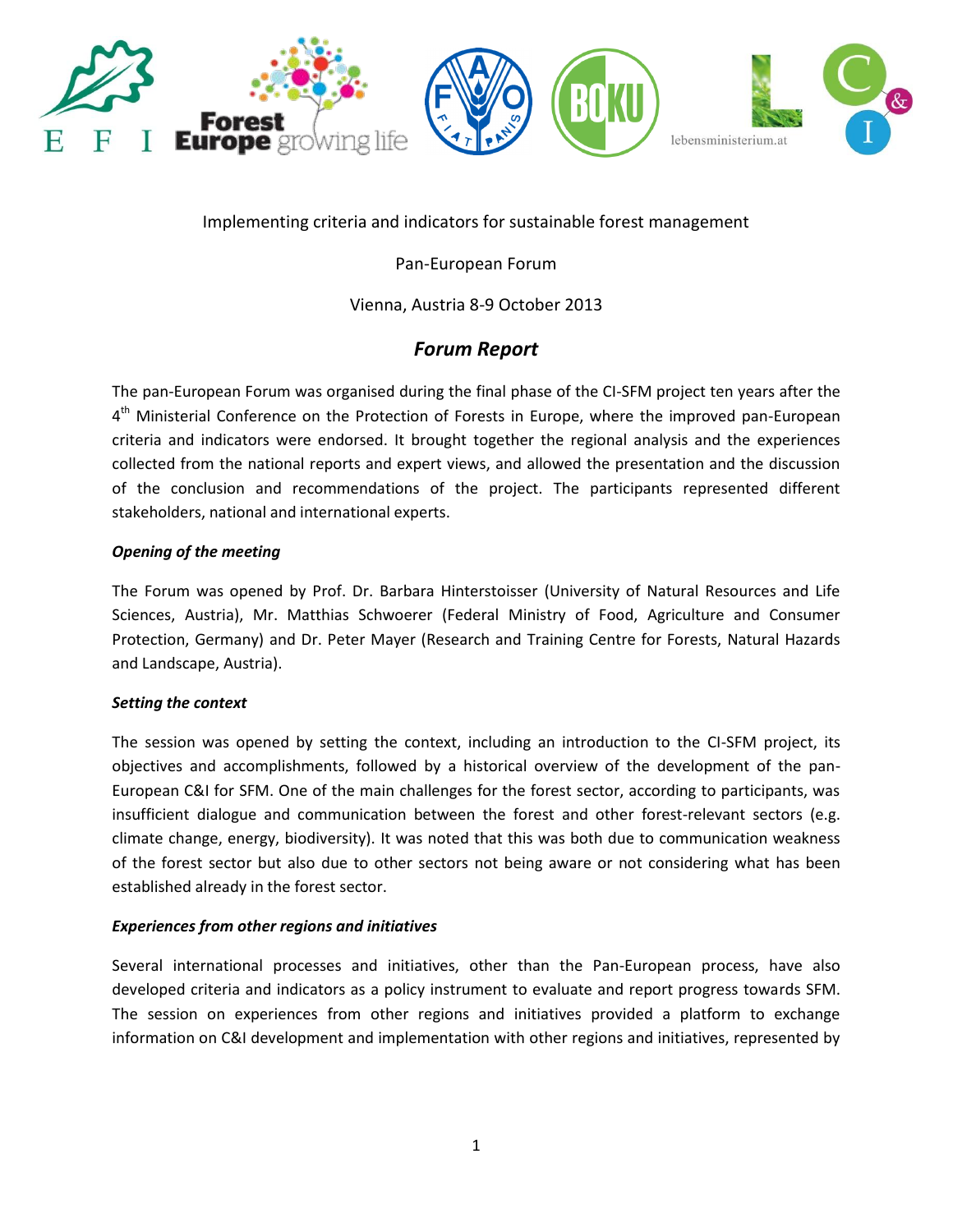panelists from the FAO-FRA<sup>1</sup>, the ITTO<sup>2</sup> and the Montréal Process. The focus was on past experience, achievements and future challenges associated with criteria and indicators.

After the presentations the discussions with the audience raised the issue of the impacts of the different processes on the policy level. The representatives of the three processes agreed that the different sets have been used in raising awareness of SFM-related issues, concerns and needs among the different stakeholder groups. Challenges were seen by the panelists mostly in data availability and quality, and the need to link this information to national and sub-national policy-making.

The participants raised the question of the costs of data collection for a country. The collection of forest sector data, related to indicators imposes, in most cases, a considerable burden on data collection agencies. It was pointed out that there is also a cost - in reduced quality of evidence for policy making in not implementing criteria and indicators. According to the panelists the costs of implementing criteria and indicators in a country depend on the general situation with regard to data collection and monitoring. As regards assessment, challenges were seen by the panelists mostly in value judgments, e.g. are certain developments positive or negative. This initiated discussion on the potential need for the development of thresholds for individual indicators in order to support the assessment of SFM.

The panelists noted that the dialogue and communication between the different sectoral processes is one of the most difficult challenges, due to different interests of the sectors and the missing linkages between information provided by the pan-European criteria indicators and the changing needs of the other sectors. Progress on the dialogue and communication between international processes and initiatives was mentioned by the panelists, notably the Collaborative Forest Resources Questionnaire, a co-operative project between FAO, UNECE/FAO, ITTO, Forest Europe, and the Montréal Process. This questionnaire, a step to increase collaboration on forest reporting, is aiming at a reduced country reporting burden, and improved harmonization of definitions and data.

Finally, the role of the pan-European C&I as a tool for assessing progress towards sustainable forest management was discussed by the panelists also in the light of the Pan-European Operational Level Guidelines (PEOLG) that have influenced certification schemes, notably the PEFC (Programme for the Endorsement of Forest Certification), by providing reference frames and stimulating assessment procedures on local/regional levels. The panelists agreed that the C&I also had an influence on certification schemes in their regions. The major challenge identified was the identification of future user needs and the respective adaptation of the pan-European C&I. It was also highlighted that not all pan-European indicators are suitable for an assessment of sustainable forest management as they provide background or context information only.

#### *National/sub-national perspectives on C&I implementation*

Since its introduction, the pan- European C&I have been used in a variety of ways in the different countries across Europe, e.g. monitoring, reporting, data collection, communication, policy formulation and other fields of application. During this session, on the basis of presentations by France, Montenegro,

 $\overline{\phantom{a}}$ 

 $1$  FAO-FRA: Food and Agriculture Organization of the United Nations, Global Forest Resources Assessment

<sup>&</sup>lt;sup>2</sup> ITTO: International Tropical Timber Organization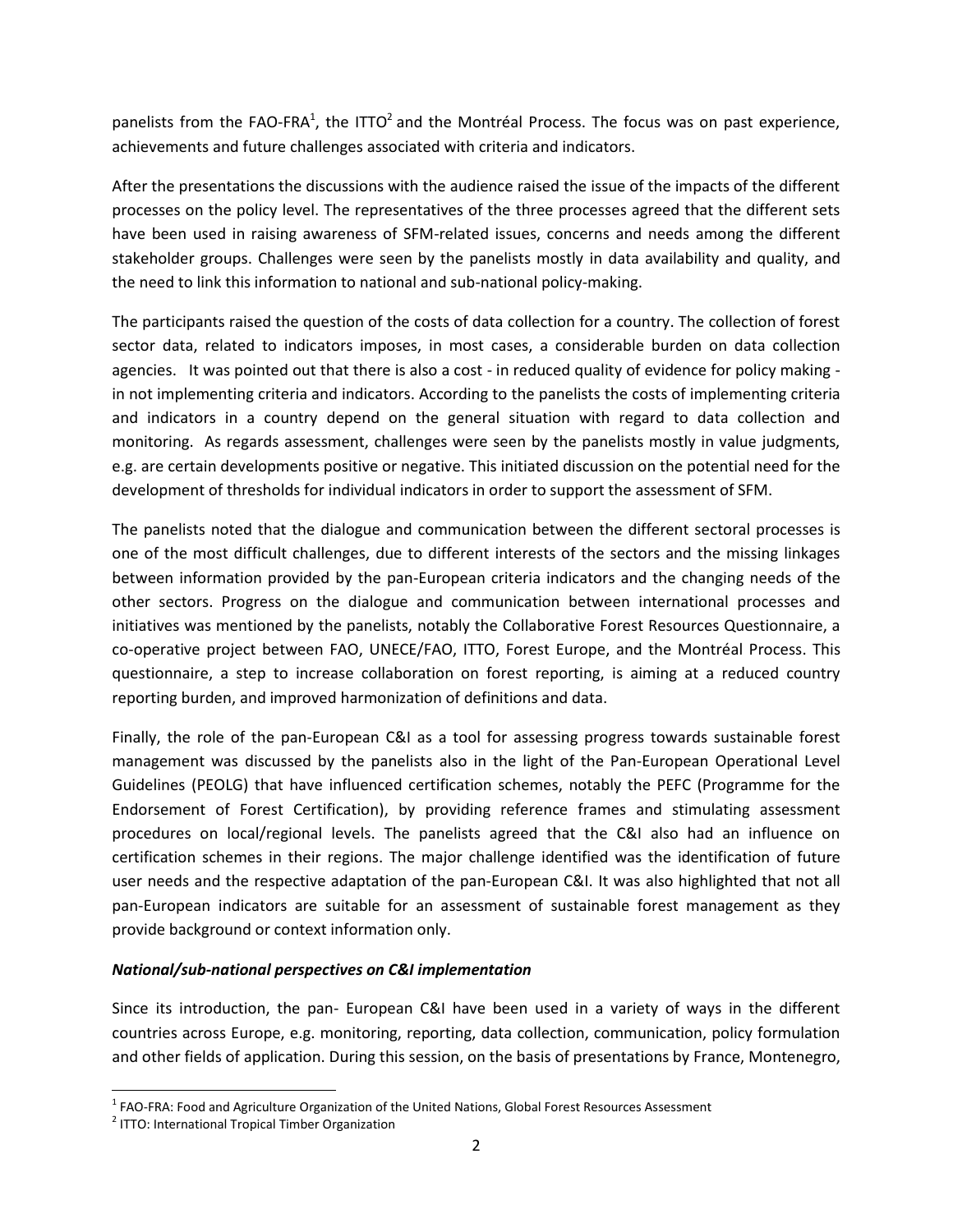Russian Federation and Turkey, countries shared their experiences and demonstrated the varied application of the C&I for SFM at the national level.

The shared national experiences revealed that, different national socio-economic conditions, legal, policy and institutional settings as well as a varying level of awareness, human capacities and available resources are the major reasons for the different approaches to implementing C&I among the countries. Furthermore, during the discussion, several issues were raised:

- The driving force to initiate and carry forward the process of C&I implementation is not only the political will and commitment, but also the **cost-effectiveness** of collecting and analysing the information structured according to the indicators. Even though information on the costeffectiveness was not available for some of the countries, it was noted that the cost-benefit ratio of implementation is not favourable for some of the indicators and this requires further exploration. However, the cost and consequences of not implementing the C&I for SFM should be also taken into consideration.
- The respective roles of **data verification** and **validation** were also discussed, and some examples from the countries were given, highlighting the importance of information credibility in the process of C&I implementation at the national level.
- The idea of **composite indicators** was highlighted by a few participants, focusing on the need to measure progress of specific policy issues (e.g. biodiversity, profitability, protection) and have a balanced conversation/dialogue between interested parties (e.g. policy makers, researchers)
- Another aspect that was raised during the discussion concerned the fundamental question of **evidence-based policy making** and how it C&I can help **move from policy agenda setting to monitoring**.
- Although the pan-European criteria and indicators are not intended for use at the forest management unit level, the **indirect impact on forest management practice** was discussed. In particular, the importance of integrating international needs into national, sub-national and, when possible, forest management unit (FMU) level data collection systems was underscored.

Sustainable forest management and criteria and indicators are also used at sub- national level. In this context, a case study from Germany was presented. It revealed that the C&I use at sub- national level in Germany is at an advanced stage due to the use and consideration of both the pan-European C&I and the derived sub-national sets. In the framework of the CI-SFM project, the different modes of C&I implementation have been explored and the project´s findings from the national assessments were presented. The discussion afterwards was mainly focused on the use of the C&I by other sectors, emphasizing the need to establish linkages between other sectors´ requirements and enquires (e.g. land use, land-use change and forestry and the Convention on Biological Diversity).

# *Synthesis of the cumulative findings and lessons learnt from the past*

During this session, the cumulative findings from the CI-SFM project were presented. The major focus was on the current status of C&I implementations and the main trends associated with the various fields of applications. The findings presented were seen by the majority of those who took the floor as a good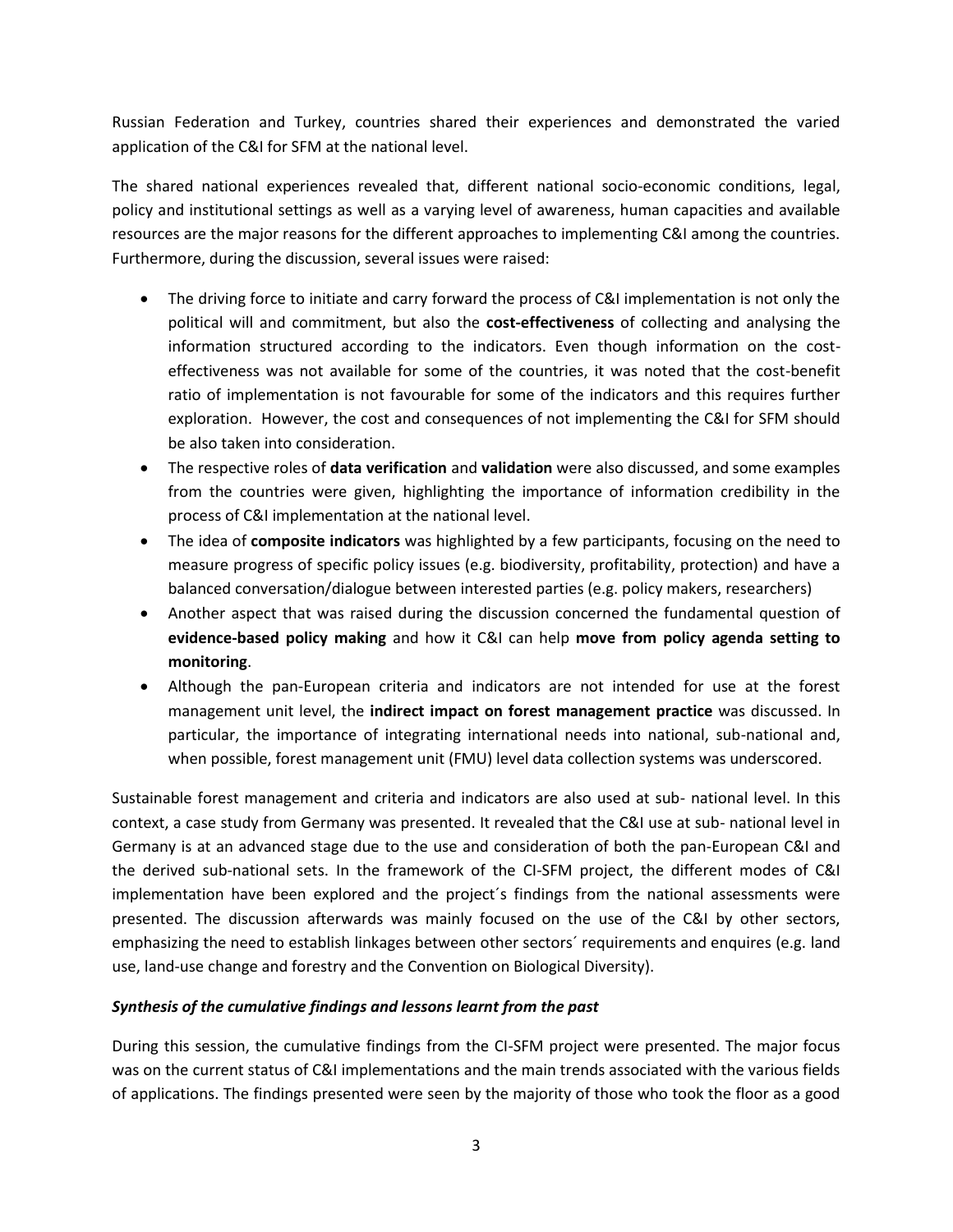basis for further improvement and advancement of the pan-European C&I implementation. The discussion revolved around two main aspects:

- **Objectives of the pan-European C&I** many participants agreed on the use of the criteria and indicators in providing a common description of sustainable forest management. When they were drafted, the current indicators were expected by some to be used primarily in a national context and not for international comparisons. However, assessment of sustainable forest management in an international context was now welcomed by many experts. An emphasis was placed also upon the need for defining clear long-term objectives and thresholds. It is clear that the C&I can serve as an assessment tool, but this will require a broad agreement on a common interpretation of the indicators to reach a common understanding and identify the benefits of such an approach.
- **Communication with and provision of information to other sectors** the reflections were centred on the challenging task of communicating forest relevant information to the other sectors. Communication is about listening as well as talking, and the different audiences should be taken into account, e.g. who is our target audience and what are their demands? However, many agreed that communication is a two way process and posed the question of how the other sectors try to harmonize their definitions with the forest sector.

# *The future of the pan-European C&I set in a changing policy environment*

In order to examine the future of the pan-European set in a changing policy environment, the major focus of this session, including two panel discussions, was on identifying the needs and potentials for further improvement and enhancement of criteria and indicators and their applications.

# **Expert panel on forest information use**

The objective of the expert panel on forest information use was to provide a platform for experts in the field to share their views and opinions and to stimulate discussions in relation to the expectations of institutions, organizations or processes which may have use or need for forest indicator information, inside and outside the forest sector. In particular, the focus was on how the forest sector could supply better information to meet the biodiversity, energy, private owners and for statistical demands.

The C&I for SFM are seen by the environmental sector more as a tool for the forest sector. And progress towards inter-sectoral co-operation between different sectors on European level can be noticed, namely in the SEBI<sup>3</sup> process. The SEBI process, involving different sectors e.g. environmental, forest and the agricultural sector, aimed at assessing progress towards the goals of the Convention on Biological Diversity and was built around its focal areas and addresses key policy questions for decision makers. According to the panelist the development of the 26 specific biodiversity indicators was seen as challenging, because of the different sectors' objectives and goals.

 $\overline{a}$ <sup>3</sup> SEBI: Streamlining European Biodiversity Indicators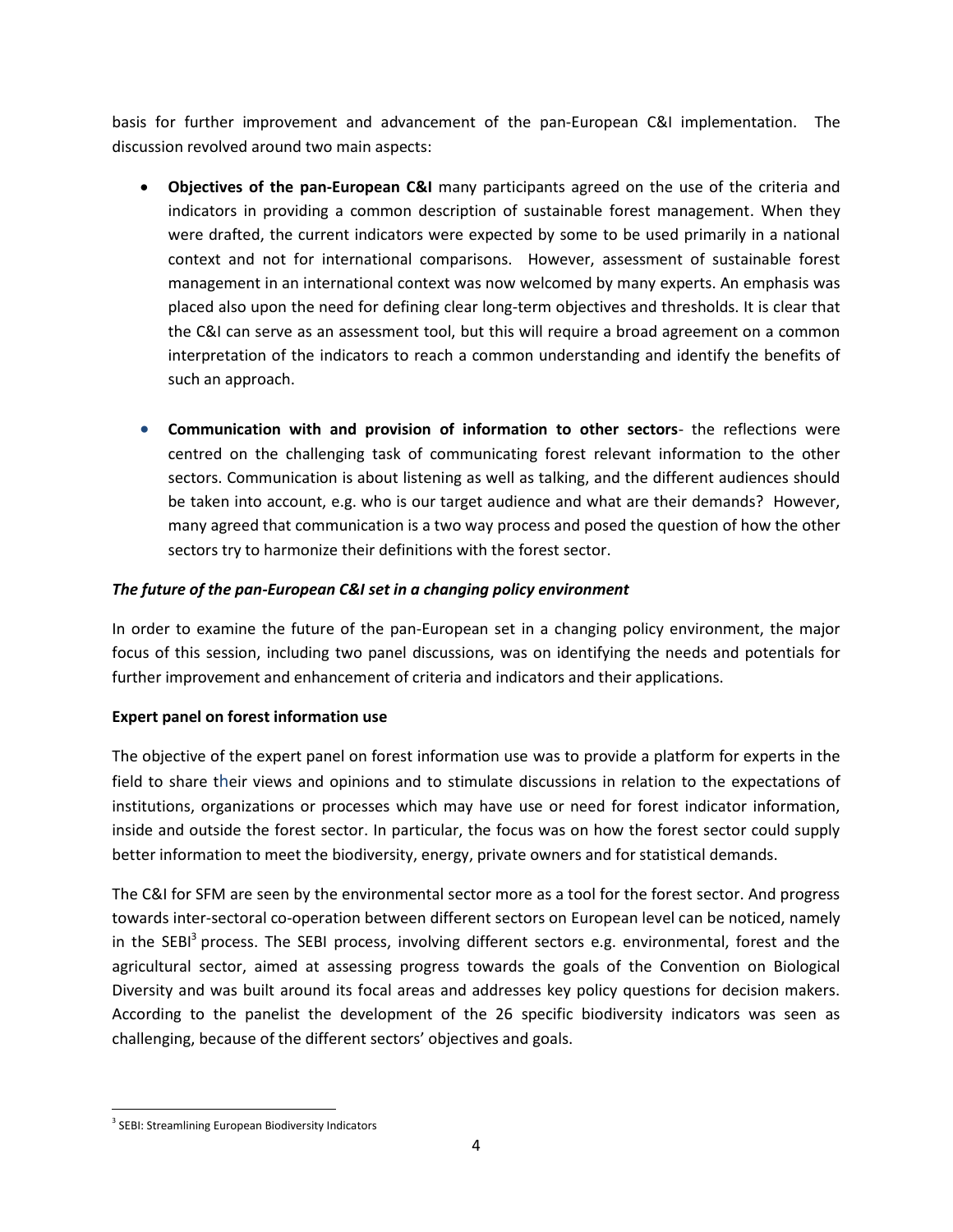Considering more closely the specific needs of other sectors on forest information and recent policy developments in the European forest sector in relation to sustainable wood fuel production, a panelist noted challenges for the forest sector in general and the C&I for SFM in particular. According to the panelist, end users and consumers ask whether biomass is sustainably produced or not. This question is difficult to answer, partially because wood fuel is imported also from outside Europe. But a few key indicators (for instance related to biodiversity and carbon neutrality) as well as chain of custody might prove sufficient.

The European forest owners' organisation uses key figures of C&I for SFM for dialogue and communication of forest sector trends and changes of forests and their management. Nevertheless, convincing the general public that European forests are sustainably managed remains a challenge.

Another panelist expressed the need for better communication between the different data providers to minimize uncertain data quality and inefficiency of data provision (e.g. data on biodiversity was mentioned). Concerns were raised on the reporting period of 5 years, which is applied currently, as annual data were needed for "green accounting" purposes. Comprehensive and realistic time series over a longer time period were suggested by the panelist in order to make significant statements about changes and trends, which could lead to a more focused discussion on achieved targets towards SFM.

According to the panelists future challenges for the pan-European C&I set include ecosystem services, value of natural capital, green jobs and green economy, sustainably produced biomass and finding the right label for SFM.

# **Expert panel on future prospects of C&I development**

The expert panel on future prospects of C&I development, represented by two national experts and by PEFC<sup>4</sup>, provided a platform for discussions on the further development and implementation of the pan-European C&I for SFM. Attention was given to the future structure and content of the pan-European set as well as the future of the set in a changing policy environment.

The panelists were asked how the quality of the indicators could be improved. The panelists noticed challenges for a subset of the indicators, due to the fact that those indicators are not assessed by national forest inventories or that national statistics are not compiled on these indicators. In order to tackle this challenge, the panelists see the need to further develop methodology, terminology and definitions in order to improve the quality of the pan-European C&I for SFM. The MCPFE technical guidelines were mentioned in that context.

On the question of whether the quality of each indicator is still sufficient to cover current and future needs the panelists see the need to revise the set and to verify if an indicator is producing relevant and meaningful information. The panelists see also the need to include new indicators (e.g. certified forest area, volume of illegally logged timber, budget for research on climate change adaptation) and/or modifying existing ones in order to maintain a viable, up-to-date and widely accepted indicator set. Nevertheless, the panelists proposed moderate changes to the C&I for SFM. Furthermore, the need to

 $\overline{a}$ <sup>4</sup> PEFC: Programme for the Endorsement of Forest Certification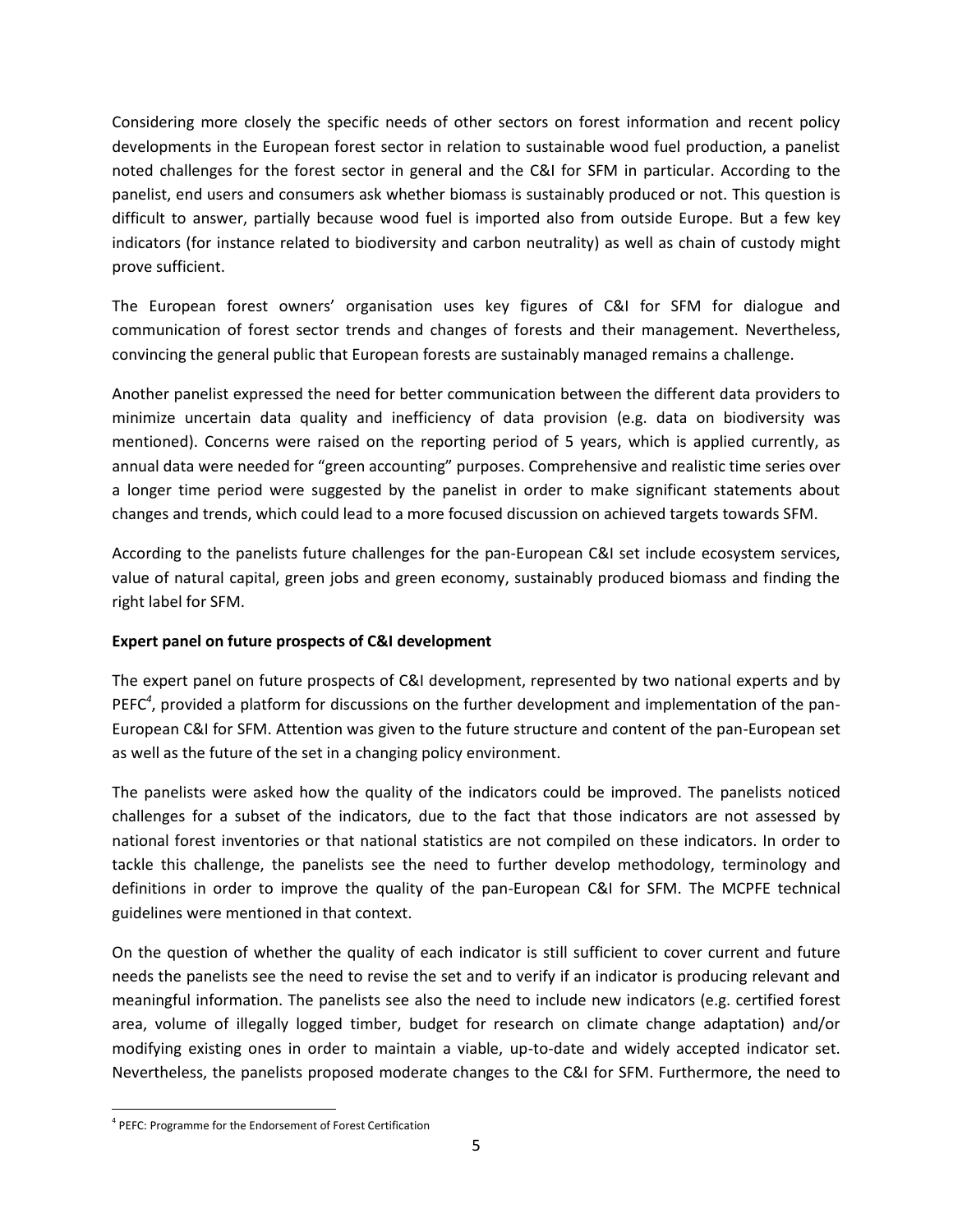develop composite indicators to address specific policy and emerging issues (e.g. future energy needs) was raised and emphasized by the panelists.

The discussions continued on the need to compare the costs of revising, expanding and implementing a new C&I for SFM set with the benefits in terms of improved policy, information and communication. The participants stressed that it might be difficult to identify current emerging needs, and that these would not be "emerging needs" in the future. In addition, the importance of data interpretation (jointly with other sectors) and the need to monitor trends over time was strongly emphasized.

The panelists were asked how in their view a misinterpretation of an indicator under different objectives could be avoided. The panelists see the difficulties in finding a common interpretation for C&I as regards to definitions and targets. Therefore, the panelists see the need to define common objectives and corresponding targets for the C&I for SFM.

Finally the panelists were asked if they see the indicators as a meaningful tool to provide overall holistic picture on SFM for a country. The panelists stressed the need for comprehensive time series over a longer time period to make significant statements about changes and trends, which could lead to a more focused discussion on achieved targets of a country and its short-and long-term objectives.

Following these panel discussions, the forum was informed that on 20 September 2013 the European Commission had proposed a new EU Forest Strategy which responds to the new challenges facing forests and the forest sector. The new Strategy gives a new framework in response to the increasing demands put on forests and to significant societal and political **c**hanges that have affected forests over the last 15 years. It incorporates the following major principles: sustainable forest management, resource efficiency, and global forest responsibilities, promoting sustainable consumption and production of timber products. In this context, the European Commission is working on developing sustainability criteria for biomass which would assure that the raw material (wood, or other biomass, etc.) comes from a sustainable source.

#### *Conclusions and the way forward*

This session aimed at exploring the way forward of how the forest sector could supply information and how the pan-European C&I for SFM could be further integrated and adapted to address cross-sectoral needs at the different levels. The session started with presentations of the CI-SFM project´s recommendations for the C&I implementation at pan-European, national and sub-national levels.

#### **CI-SFM project´s recommendations for implementation at national and sub-national levels**

Regarding the recommendations for implementation at national and sub-national levels, the discussion centred upon the following issues, which will be taken into consideration for the final version of the report.

 **Integrate and involve other sectors to future C&I for SFM workshops:** This would allow for strengthening cross-sectoral linkages, enhancing information provision to the other sectors and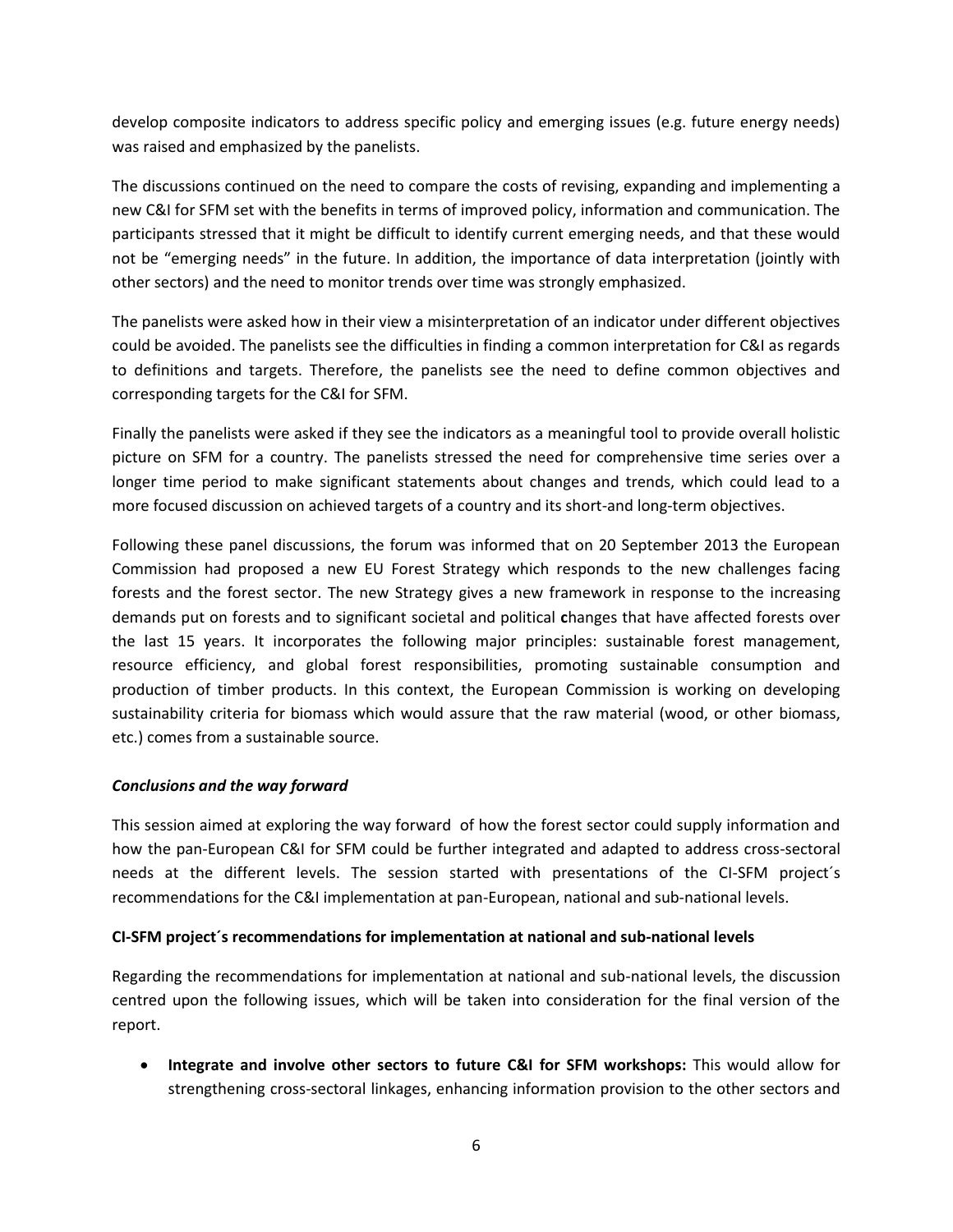hence reducing the possibility of indicator misinterpretation by the other sectors. Nevertheless, the use and the objectives of the indicator set have to be first clearly defined.

- **Sequence of activities (i.e. workshops):** The timing of the future workshops is important, especially in relation to national and sub-national levels. It would be advisable to conduct some workshops before a potential revision of the indicator set. This would stimulate and prepare the participants to take a part also in the revision process. Once the revision is completed, it would be beneficial to continue national level consultation to raise awareness and explain any potential change.
- **The Legally Binding Agreement and the pan-European indicator set:** It remains to be clarified how the pan-European indicator set would be affected by a potential legally binding agreement, in light of the outcomes of the currently ongoing negotiation process.
- **Integrate and involve forest owners:** It would be desirable to involve the forest owners in relevant meetings and discussions. However, the question is whether they would be interested in such information and what level. This could be further explored.
- **Smart use of the criteria and indicators** economise on studies and research in order to connect the different forest sector layers correctly.

## **CI-SFM project´s recommendations for C&I implementation at pan-European level**

There were several comments in relation to the recommendations for C&I implementation at pan-European level:

- **Objectives of the set:** The working definition consists of five major applications, which would serve as a basis for the discussions when reviewing and defining the objectives of the pan-European set. In addition, it was noted that it would be advisable to provide also guidance for implementing C&I for SFM at national level. Furthermore, it was emphasised that the pan-European criteria and indicators set is only one of the SFM tools and that this should be taken into account when the other tools are discussed.
- **Revision of the set:** The majority of the participants widely acknowledged the need for revising the pan-European C&I due to various challenges associated with the current use and implementation of the C&I (e.g. emerging new issues and policy developments, lack of data for some of the indicators, suitability for an assessment of SFM, overburdening in reporting duties, lack of cross‐ sectoral communication). This should go hand in hand with developing updated guidelines to improve both data collection and interpretation. Preferably, the criteria should remain unchanged since they are established in the currently negotiated legally binding agreement on forests in Europe and provide the conceptual frame for SFM. Furthermore, the revision of the indicators should be considered very carefully in terms of the different levels of advancement of the countries. It also noted that the indicators were developed also to monitor